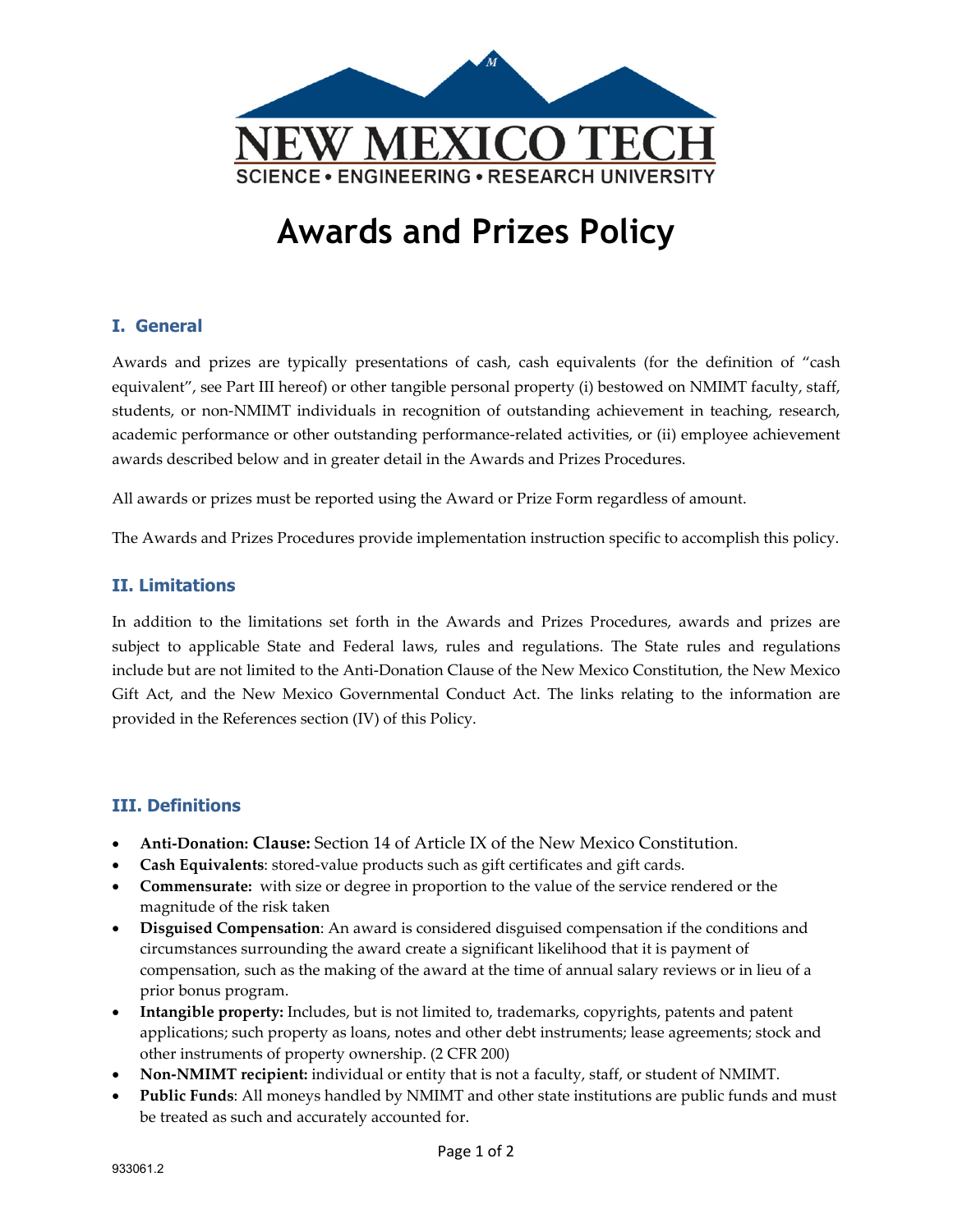**Tangible personal property**: Tangible property other than real property having a physical existence, including but not limited to, supplies, equipment, materials and printed materials.

### **IV. References**

**IRS Publication 15 Circular E Employer's Tax Guide** https://www.irs.gov/publications

**IRS Publication 15A Employer's Supplemental Tax Guide** https://www.irs.gov/publications

**IRS Publication 15B Employer's Tax Guide to Fringe Benefits** https://www.irs.gov/publications

**New Mexico Governmental Conduct Act Compliance Guide** https://www.nmag.gov/publications.aspx

**New Mexico Anti‐Donation Clause in New Mexico Constitution** https://www.nmlegis.gov/Glossary

**New Mexico Gift Act** https://www.sos.state.nm.us/legislation‐and‐lobbying/how‐to‐become‐a‐ lobbyist/gift‐act/#